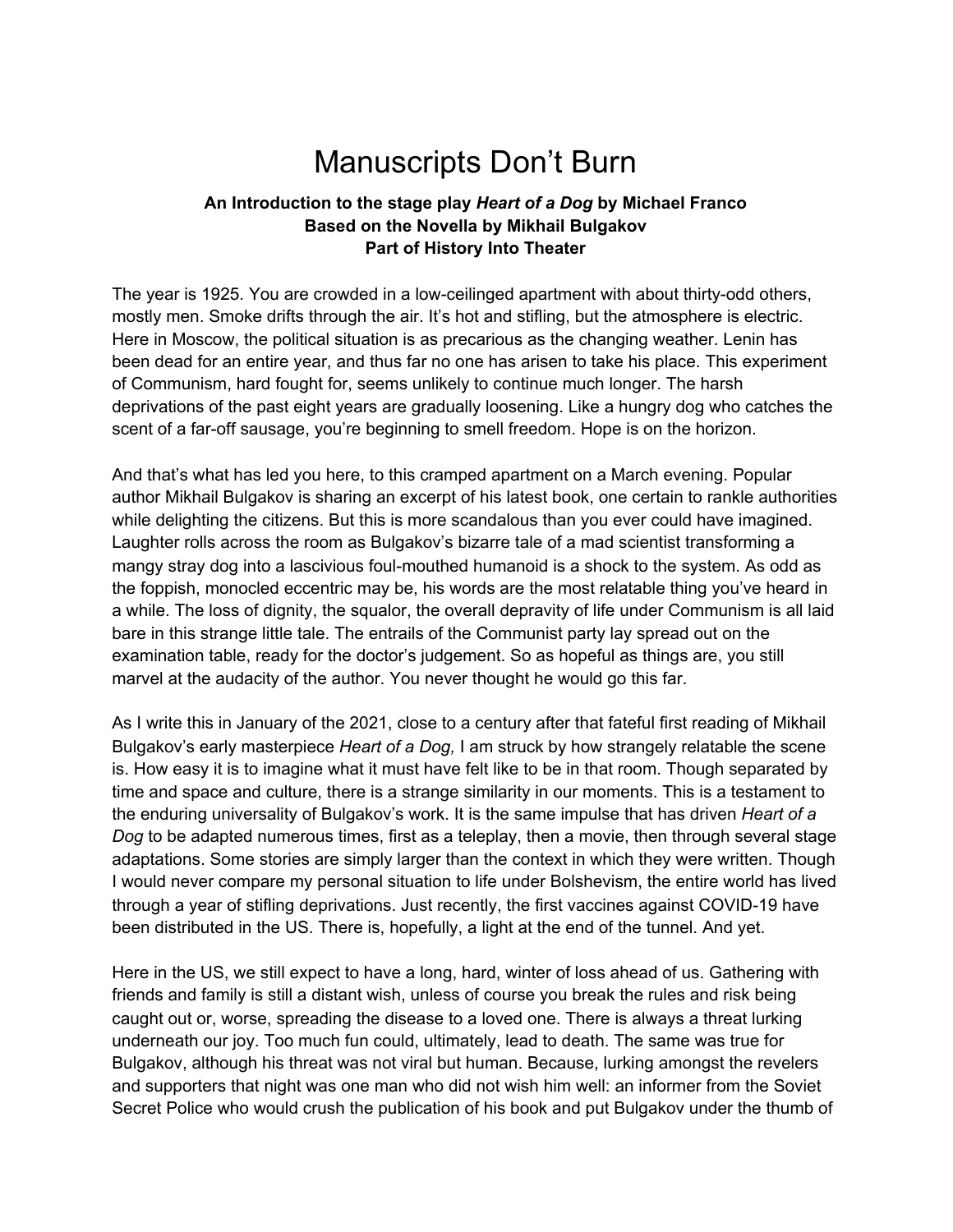the Soviets for the rest of his life. Perhaps even have him liquidated as many who spoke against the power of the state were.

## The Life and Times of Mikhail Bulgakov

Mikhail Bulgakov was born in May 1891 in Kiev. His father was a professor of theology, placing his family firmly in the category of intellectual elites. That class would soon be reviled across the Russian Empire ruled by the Tsar and his band of autocrats. Like the great Russian playwright Anton Chekhov, he began his career not as a writer but as a traveling doctor, having graduated with honors from medical school. He married a woman he met at school and began what might have been a pleasant, normal life had it not been for the unrelenting march of history.

When the First World War broke out, Bulgakov volunteered as a medic with the Red Cross, where he was immediately sent to the front. He was injured, resulting in chronic pain. Rather than succumb to suffering, he regularly injected himself with morphine, unsurprisingly causing him to develop a dependence on the drug. Through sheer will, he quit morphine cold-turkey in 1918 and would go on to write about his painful experience with addiction.

That same year, Bulgakov opened up a private practice in Kiev and again attempted to make a life as an itinerant doctor, specializing in venereal disease. But the time of peace was short-lived. With the outbreak of the Russian Civil War, he worked through a series of successive coups. As a doctor, his personal politics were less important than his skills, and he was repeatedly pressed into the service of whomever happened to be in the ever changing seat of power. His convictions, however, would not have been difficult to guess. As members of the bourgeois, his family had plenty of reasons to oppose Communism. They fought alongside the White Army that was supported by the US, France and England. After the war, two of Bulgakov's brothers escaped to Paris, but he was not so lucky.

While working as a military doctor for the Ukrainian People's Army, Bulgakov was struck with typhoid and found himself on the brink of death. Perhaps this brush with his demise caused him to reevaluate his life, or perhaps he realized being a doctor was simply too dangerous. Either way, after this moment he stopped practicing medicine and became a writer. Because of his illness, he was unable to follow his family to Paris. He never saw them again.

Bulgakov saw early success as a writer. In 1925, he began publishing his first novel *The White Guard.* It told the story of an aristocratic family, not unlike his own, caught up in the rise and fall of the White Army. It was published in serial form in the magazine *Rossiya* but, despite great popularity - or rather because of it - the magazine was forced to shut down. Fortunately for Bulgakov, and for his readers, he was able to complete the tale in another format. The Moscow Art Theater invited him to turn the story into a play, which he did. Now entitled The *Days of the Turbins,* the production was a hit. He followed this success with a second well received dramatic play, *Self Defense,* and finally relocated permanently to Moscow.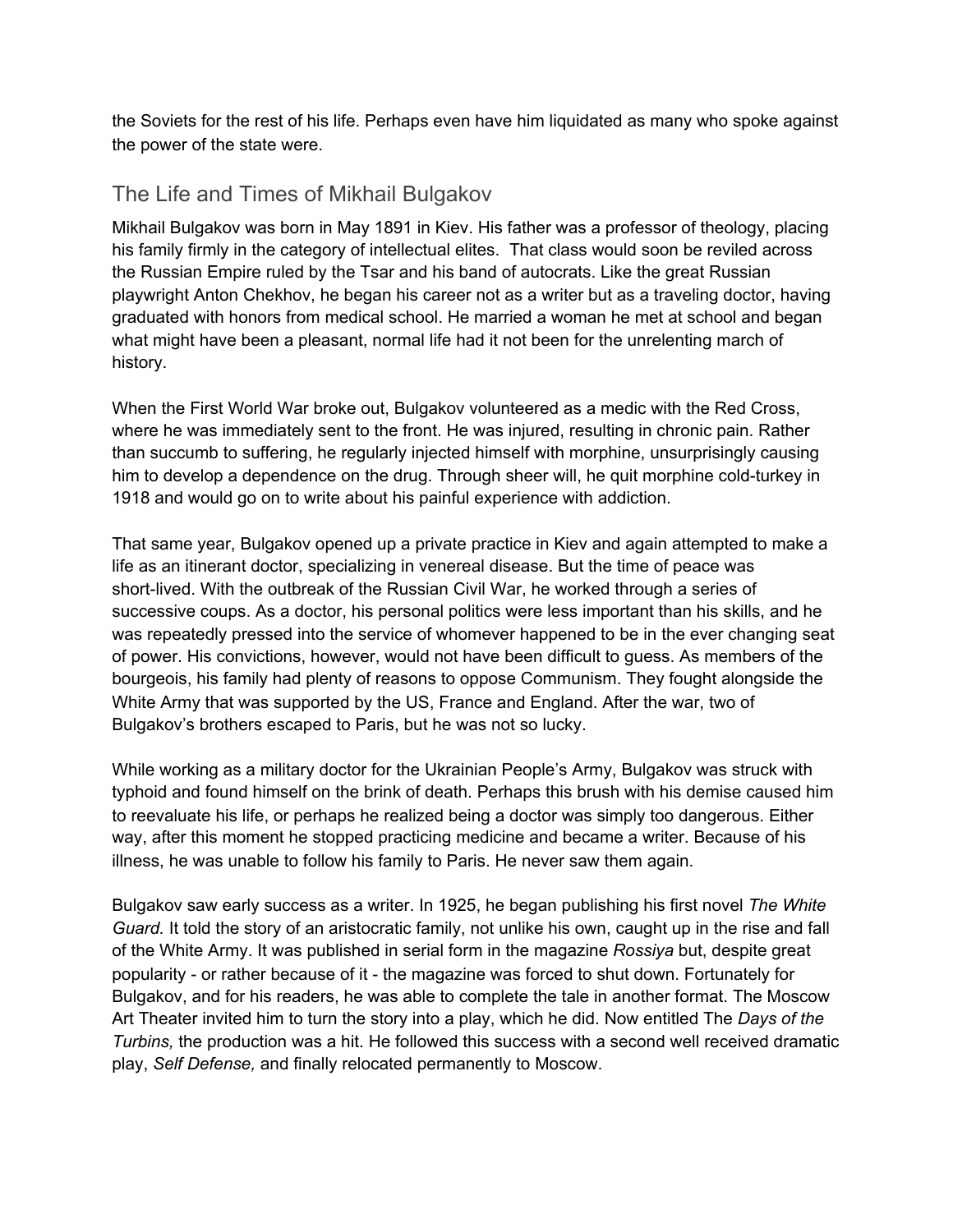While working as a journalist in Moscow, Bulgakov began writing prose in earnest and developing the signature style which would later come to define his most famous work. His first complete novella, *The Fatal Eggs,* combined satire with science fiction and the grotesque. In it, a zoologist called Vladimir Persikov discovers a laser that is able to speed up reproduction among amphibians. Through a series of bureaucratic mistakes, the rays are used on the wrong animals and soon giant crocodiles and chickens are attacking the citizens of Moscow. It is a comedic, violent, and a scathing critique of the failures of the Russian bureaucracy. While it won him many admirers among his loyal readership, he had no fans in the bureaucracy controlling the government. Which leads us back to that fateful night in that tiny apartment.

Having placed himself firmly on the Communist Party's naughty list, Bulgakov's every move was now being closely watched. In retrospect, it's easy to say that he should have been much more careful about who he allowed into the reading of his next novella, which would prove to be even more explosive. But, as indicated above, he had reason to believe things were loosening up in Russia. As James Meek writes in his review of *Heart of a Dog* for The [Guardian](https://www.theguardian.com/books/2007/aug/18/featuresreviews.guardianreview19#:~:text=The%20message%20of%20A%20Dog):

Vladimir Lenin, the captain of the revolution, had died the previous year. No one had yet emerged from the top rank of Bolsheviks to take his place. Josef Stalin, who would come to toy personally with Bulgakov's life and career, was merely one of a group of contenders for a share of power, and not the best known. There was censorship, arrests and deportations, but not the wholesale repression and elimination that would eventually become commonplace. A degree of dissent was tolerated. Travel abroad was still possible.

But Bulgahov's decision was still risky and the risk did not pay off. The spy's review of *Heart of A Dog,* which he sent directly to the Soviet office of censorship, was so damning that it was determined that the novella should never be seen. Two months later, Bulgakov's publisher dropped the book. The following year, the OGPU, the BOLSHEVIK secret police, raided Bulgakov's apartment, seizing his manuscript and putting an end to any further attempts at publication in his lifetime. Thus began Bulgakov's lifelong conflict with authority, censorship and repression, a state of affairs that would come to define his life and career.

For several years following the debacle with *Heart of a Dog* Bulgakov published no books and produced no plays - everything he wrote was banned. But the Soviets never arrested Bulgakov or attempted to dispute his talent as a writer. In fact, Stalin insisted that Bulgakov's talent should offer him some form of protection, even as his work was continually repressed.

The relationship between Bulgakov and the Soviet government could be compared to that of an abusive marriage. Bulgakov loved Russia desperately, but was continually heartbroken by it. And yet, he could not leave, even if they allowed him to. In 1929 Bolgakov wrote a personal letter to Stalin, begging permission to leave Russia if he would not be allowed to produce work there. By now, he was divorced from his wife and longing to be reunited with his family in Paris. This, combined with his professional failure, had left him on the brink of despair.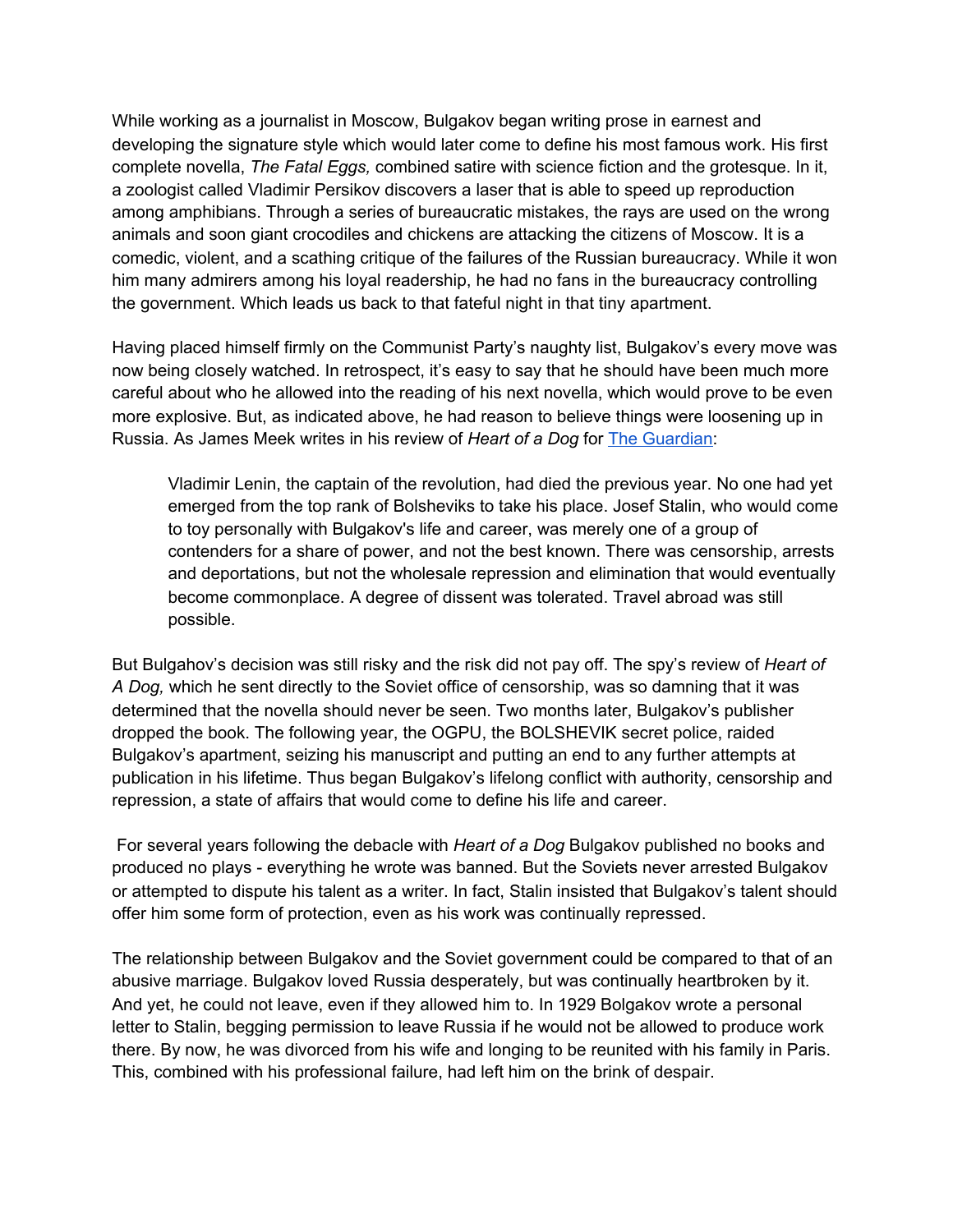To his surprise, Stalin called him personally. The dictator wanted to know if it were really possible that Bulgakov could wish to leave Russia. Granted, it is impossible to really know the state of the writer's mind at this time. It is possible that Bulgakov did want to leave, but feared saying so would result in his death rather than his freedom. It is also possible that, deep within his core, he was in love with his country. Or the entire letter could have been a ploy, a calculated gamble that, when faced with the loss of one of their greatest living writers, the Soviet government would loosen its grip just a little. If that was his intention, his gamble paid off for once. After telling Stalin that "a Russian writer cannot live outside his homeland," he was given permission again to work at the Moscow Art Theater. He re-joined the organization in May of 1930 and immediately went about writing an adaptation of Gogal's *Dead Souls*, which was produced by the company.

Unfortunately, the uptick in his career was short-lived. The rest of his life was more of the same: plagued by censorship, kept afloat by sporadic publications, and toyed with by Stalin. The ruthless dictator both protected him and repressed him. During this time, he penned a biography of Moliere, who he had come to view as a sort of alter-ego. They were both cunning satirists whose work critiqued the societies they loved. In her introduction to the biography Mirra Ginesburg, who translated it into English, describes the parallels thus:

"A series of brilliant works, success, and the inevitable storm of abuse; plays accepted for production, rehearsed, then banned at the last moment; occasional brief lifting of the bans and their reimposition; and a constant struggle to speak and be heard."

There is a certain freedom in hopelessness. Bulgakov wrote his biography of Moliere knowing it would not be published in his lifetime. This made room for an honesty and fearlessness that he could not have had if he were hoping to appease the censors. The same can be said for his most famous novel, also written in the later years of his life: *The Master and Margherita.*

He had originally begun work on the novel in 1928, but had burned the manuscript in 1930, when he despaired of it ever being published. Later in life, however, this seemed less important. He began to recreate the work from memory. This process is reflected in the novel itself, in which The Master burns his manuscript, only to find it still in the Devil's possession. When he insists that the manuscript is gone forever, the Devil wryly responds, "That is not possible. Manuscripts don't burn." This phrase has become ubiquitous in the Russian language. Some things never go away.

#### The New Soviet Man

Mikhail Bulgakov's novella *Heart of a Dog* tells the story of a stray dog named Sharik who is fitted with human testes and a pituitary gland, gradually transforming him into a dog-human hybrid who can walk, talk, and wreak havoc. He also happens to fit in perfectly with Soviet society, landing himself a profitable government job hunting stray cats and even a pretty young wife. Although he is violent, crass, and stupid, he is malleable, which is ultimately all that is necessary to function in society.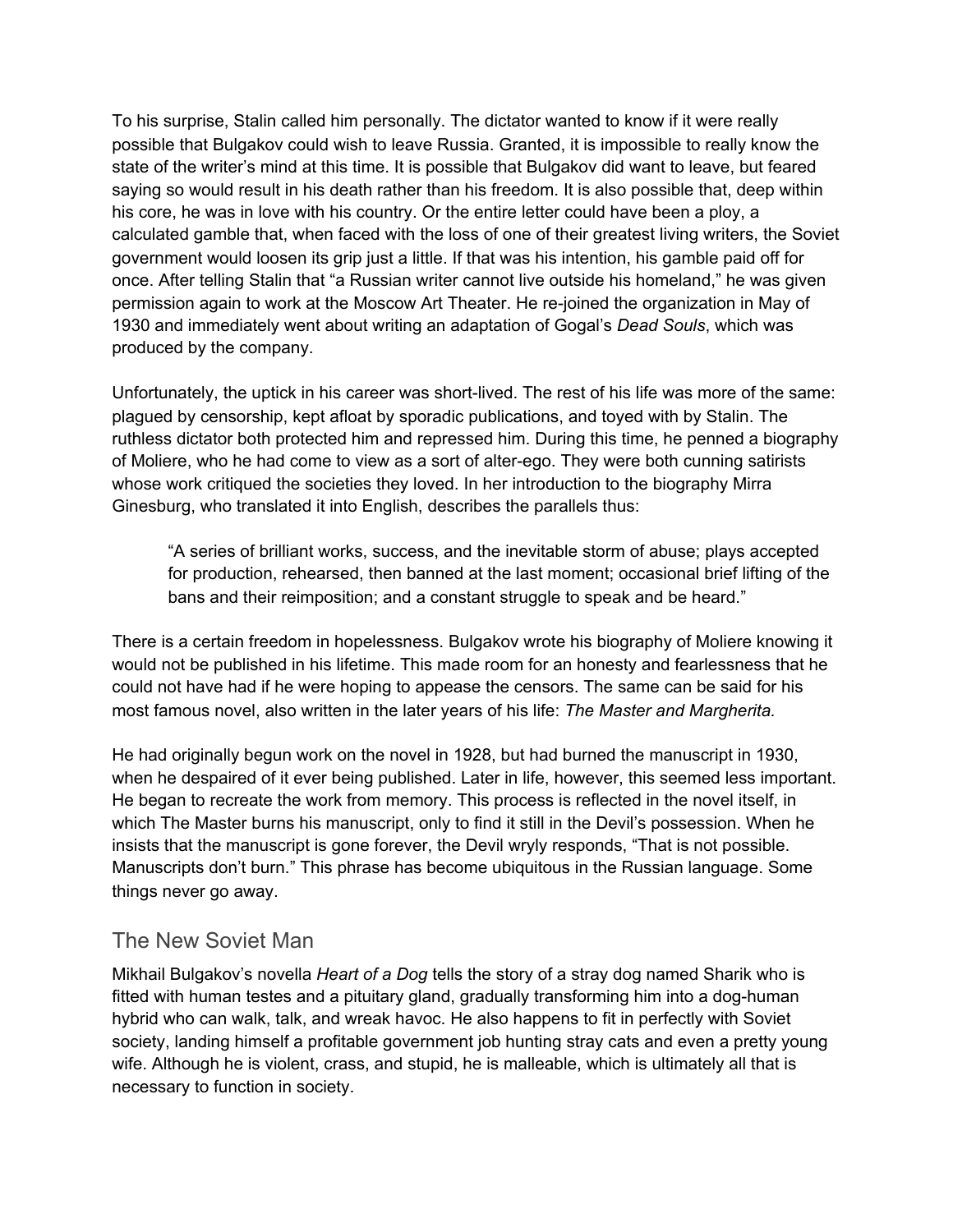The story takes on many aspects of Soviet life, from poverty to hypocrisy, but it takes a special laser-like focus to the concept of The New Soviet Man. In Literature and [Revolution](https://www.marxists.org/archive/trotsky/1924/lit_revo/index.htm) Leon Trotsky described the New Man thus:

"Man will make it his purpose to master his own feelings, to raise his instincts to the heights of consciousness, to make them transparent, to extend the wires of his will into hidden recesses, and thereby to raise himself to a new plane, to create a higher social biologic type, or, if you please, a superman."

The concept bears great similarities to Nietzsche's *Ubermensch*, but with the added qualities of loyalty to the state and a sense of compassion for others. In other words, the New Soviet Man was not so much an extraordinary individual as an extraordinary citizen.

Nietzche's philosophy receives great criticism, and rightfully so, for its influence on Nazism. But the belief that certain traits were desirable and that they could be bread in - or out - with the goal of creating a master race was not confined to Germany. The pseudo-science of Eugenics was popular in the United States and gaining traction around the world. In the early 1900's, Soviet researchers were inspired by the movement in the United States and became convinced that the values and ideologies of Communism were hereditary as well. Thus, good Communist citizens could be bred from good Communist parents. Future dissent, and negative qualities such as greed and elitism, could be stamped out by preventing such people from reproducing in the first place.

This was the world in which Mikhail Bulgakov studied medicine, and it's the world he satirizes in the person of Philip Philipovich Preobrazhensky - a name that roughly translates to "he who transforms." Preobrazhensky is a well-regarded surgeon who believes he has found a way to create a New Man. Preobrazhensky is a member of the bourgeois and has no intention of surrendering his privilege. Despite the desolation around him, he manages to keep a seven-room apartment all to himself, along with two servants. His greatest challenge seems to be that his galoshes are regularly stolen from outside his door by other residents of the crowded building and he is forced to endure frequent visits from the inept housing committee. They, in turn, are unable to redistribute his residence because prominent leaders of the party depend on him for medical care.

Although Preobrazhensky is the protagonist of the novel, he personifies the inequalities of the supposedly radically equal Soviet society. The hapless bureaucracy is powerless against those who possess actually useful skills and the squalor of common life is such that no rational person would opt to live that way. Thus, men like Preobrazhensky use their power to avoid the fate of their fellow citizens, while simultaneously earning accolades as servants of the powerful rulers of the state. It's easy, in a position such as this, to imagine oneself becoming a bit mad with power. This is exactly what happens to Preobrazhensky when he becomes convinced of his own God-like ability to create a human being.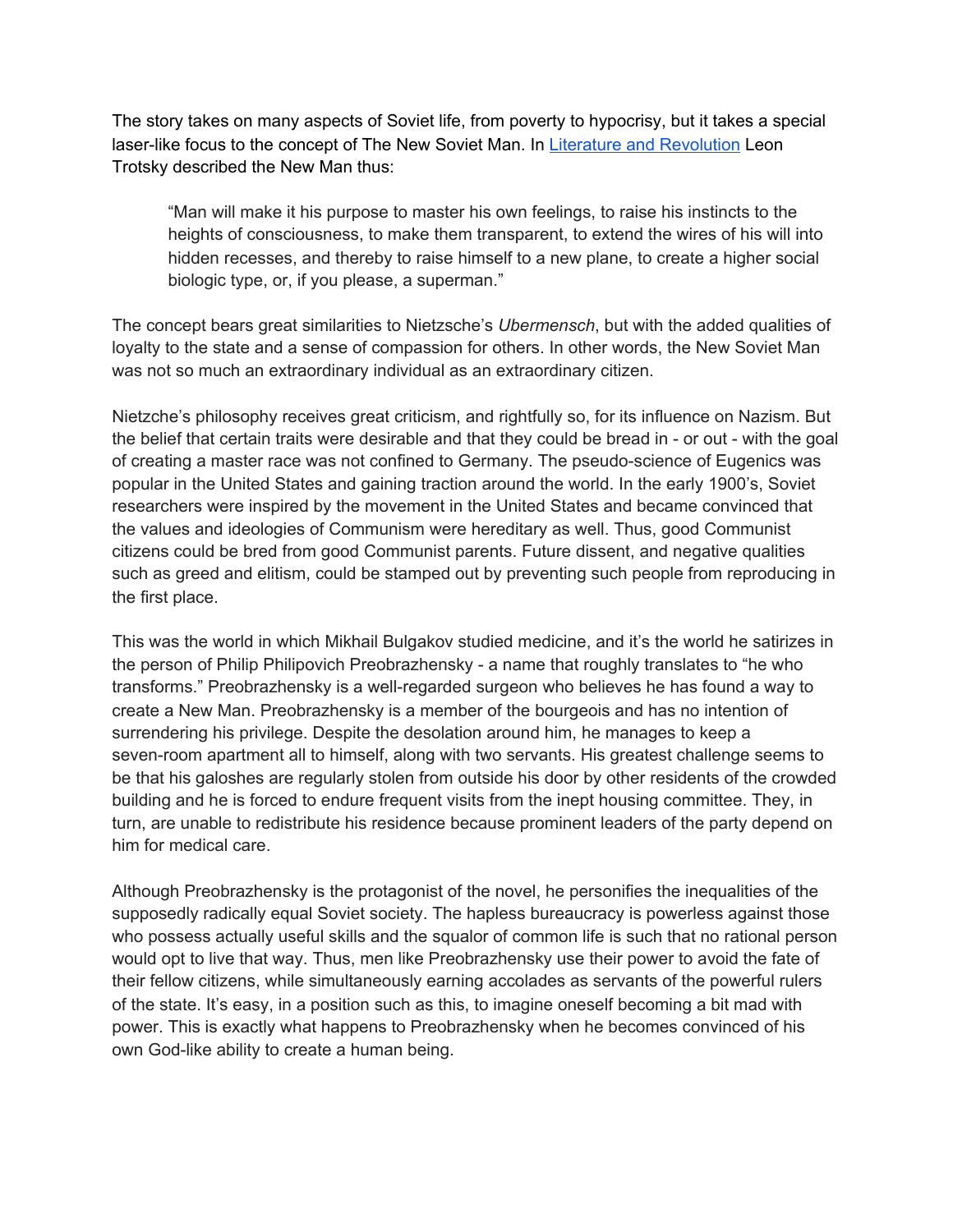After nursing the injured stray dog Sharik back to health, Preobrazhensky comes into possession of a corpse. The body was that of a local vagrant and alcoholic, both traits that the eugenics movement aimed to weed out. After sedating Sharik, his testical and pituitary gland are swapped out for those of the dead body, a process described in [graphic](https://www.masterandmargarita.eu/archieven/tekstenbulgakov/heartdog.pdf) detail in the novella.

"Philip Philipovich delved deep and with a few twists he removed the testicles and some dangling attachments from Sharik's body. Dripping with exertion and excitement Bormenthal leapt to a glass jar and removed from it two more wet, dangling testicles, their short, moist, stringy vesicles dangling like elastic in the hands of the professor and his assistant. The bent needles clicked faintly against the clamps as the new testicles were sewn in place of Sharik's."

Clearly, Bulgakov's medical experience had some influence here.

After this crude surgery, Skarik teeters on the edge of death, kept alive only with shots of adrenaline. The doctor does not expect the surgery to work. Not this time. Sharik, like the Russian people, is nothing but an experiment. His life or death is irrelevant to the service of the whole project. Still, the doctor wishes it didn't have to turn out that way. After several hours, as Sharik still clings to life, Preobrazhensky reminisces that, as a dog, he was really quite lovable.

'Well, I'll be ... He's not dead yet. Still, he'll die. I feel sorry for the dog, Bormenthal. He was naughty but I couldn't help liking him.'

#### Frankenstein's Monster

But Sharik does not die. In true science fiction fashion, the experiment goes better than the mad scientist ever could have hoped or expected - up to a point. The dog-man screams profanities, refuses to eat like a person, floods the apartment, and even goes so far as to assault women. Turning the dog into a *civilized* person, it turns out, is a much more difficult process than turning him into an actual human. He not only resists it at every turn, but the more he learns about Russian society the more he is able to throw their values back in their faces.

"You act just as if you were on parade here,' he said. 'Put your napkin here, your tie there, "please", "thank you", "excuse me" -why can't you behave naturally? Honestly, you stuffed shirts act as if it was still the days of Tsarism."

An accusation of Tsarism is perhaps the most damning indictment against the doctor's imposed morality, and truly Sharik has a point. Why *should* we say please and thank you? Why *can't* we eat with our hands? Why ought we do anything ever that does not serve us? Why, as Sharik the Dog-Man declares, shouldn't we simply live naturally? Preobrazhensky attempted to turn a dog into a man and, in doing so, exposed man's true nature.

After Sharik nearly destroys the doctor's home, he runs away, vanishing into the city of Moscow. At this point, we can only imagine the atrocities he will commit. He is, after all, little more than Frankenstein's monster: a wild half-man with only his anger and his id to guide him. "Like the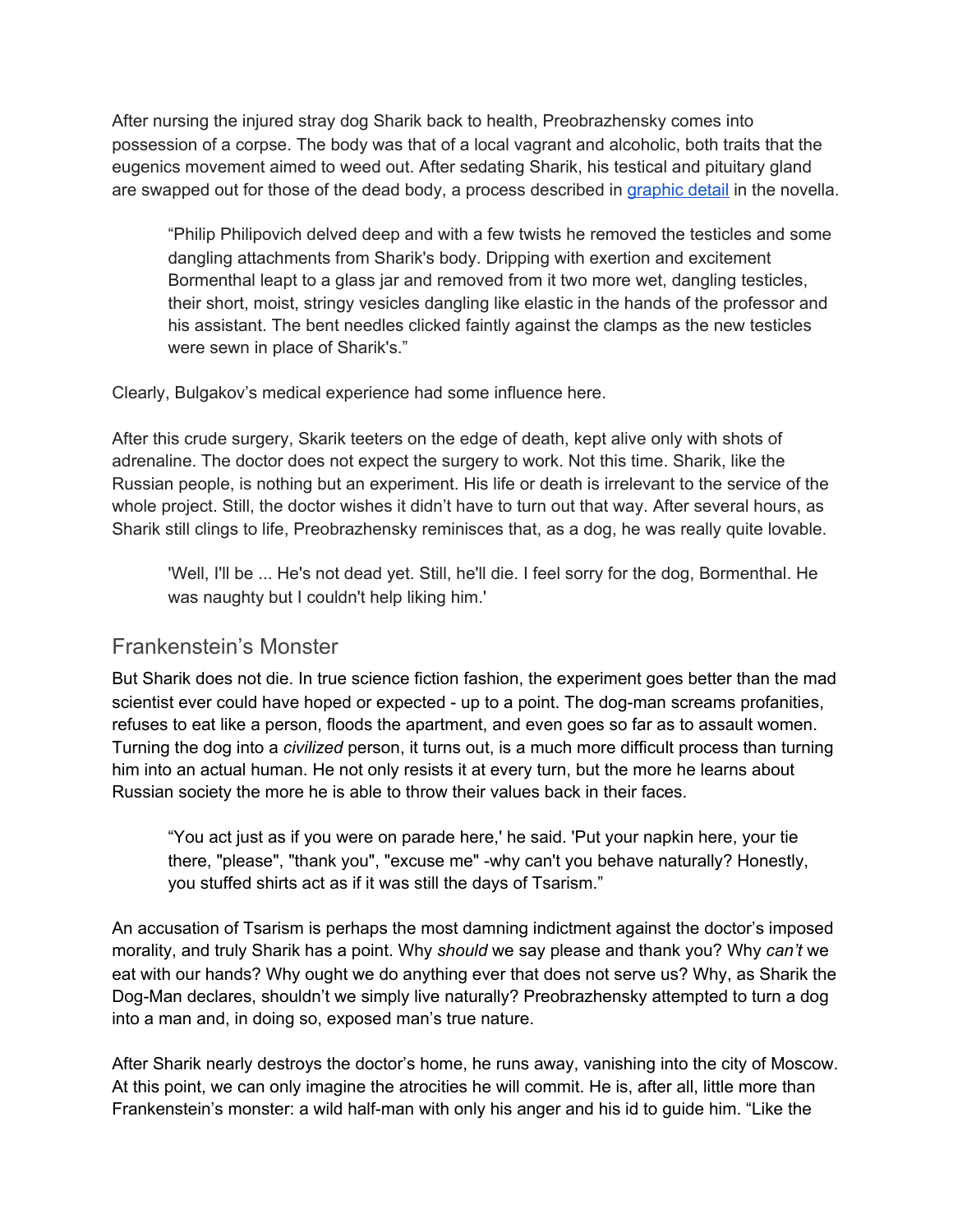Frankenstein story," argues critic Diana [Burgin](https://www.jstor.org/stable/307672?origin=crossref&seq=1), "*Heart of a Dog* pertains to creation - more specifically, to the relationship between creator and creature and the moral question of responsibility for the creative act." Whatever havoc Sharik wreaks, responsibility for his crimes will fall back on the good doctor, as much as he may wish to claim otherwise. It's understandable, then, that the question of whether they ought to find and kill Sharik is raised at this point. Clearly, the experiment has been a failure and it must be stopped before it gets worse. But the doctor will not allow it. This is his creation, after all. Sharik is not only Preobrazhensky's monster, he is also his child.

But, lo and behold, Sharik fits in just fine in this crumbling society. He has an apparently useful gig catching stray cats, which the State then uses to make into cheap fur coats. And, most disturbing of all, he finds himself a wife. She has been led to believe that Sharik was injured fighting against the anti-Soviet army of White Hats in Siberia. Far from a grotesque monster, he is a hero in her eyes, an ideal Russian citizen - The New Soviet Man. This illusion could have continued indefinitely, had Preobrazhensky allowed it.

The decision to inform the young woman that she was married to a dog is one of the most critical, and little discussed, moments in the novel. We are never really told the doctor's motivations. It's true he hates Sharik. He despises his crude behavior, his destruction of his property, and the general chaos he has caused. But his experiment is now at its height. He has succeeded in creating a Soviet citizen, a functioning member of society, and one who has great loyalty to his country. He has done exactly what he set out to do. But it horrifies him. Sharik is in fact the ideal Soviet citizen, and this is not a good thing. He believes everything he is told by the government and he is faithful to them like the dog that he is. He even goes so far as to inform upon Preobrazhensky to the dreaded Soviet secret police. The doctor may have created him, but his loyalties lie with the authorities. After this point, the doctor has no choice but to reverse the experiment.

As much as he wanted his experiment to be a success, the doctor cannot bring himself to allow Sharik to be able to get away with everything he has done. He needs to put Sharik back into his place. A dog that has become a man is, to the doctor at least, still a dog. By the time the secret police arrive, Sharik can no longer walk and talk. His gradual transformation back into a dog is said to have been something natural, a failure of the experiment, but it was not. Preobrazhensky realized, almost too late, that the experiment was too dangerous to continue. Without the benefit of their informant, the police go away.

As for Sharik, he revels in his new life as a dog. As functional of a citizen as he turned out to be, humanity was never really for him. He is happier being fed and scratched. He's also happier not having to make decisions or worrying about pesky things like ethics.

"I've been very, very lucky, he thought sleepily. Incredibly lucky. I'm really settled in this flat. Though I'm not so sure now about my pedigree. Not a drop of Labrador blood. She was just a tart, my old grandmother. God rest her soul. Certainly they cut my head around a bit, but who cares. None of my business, really."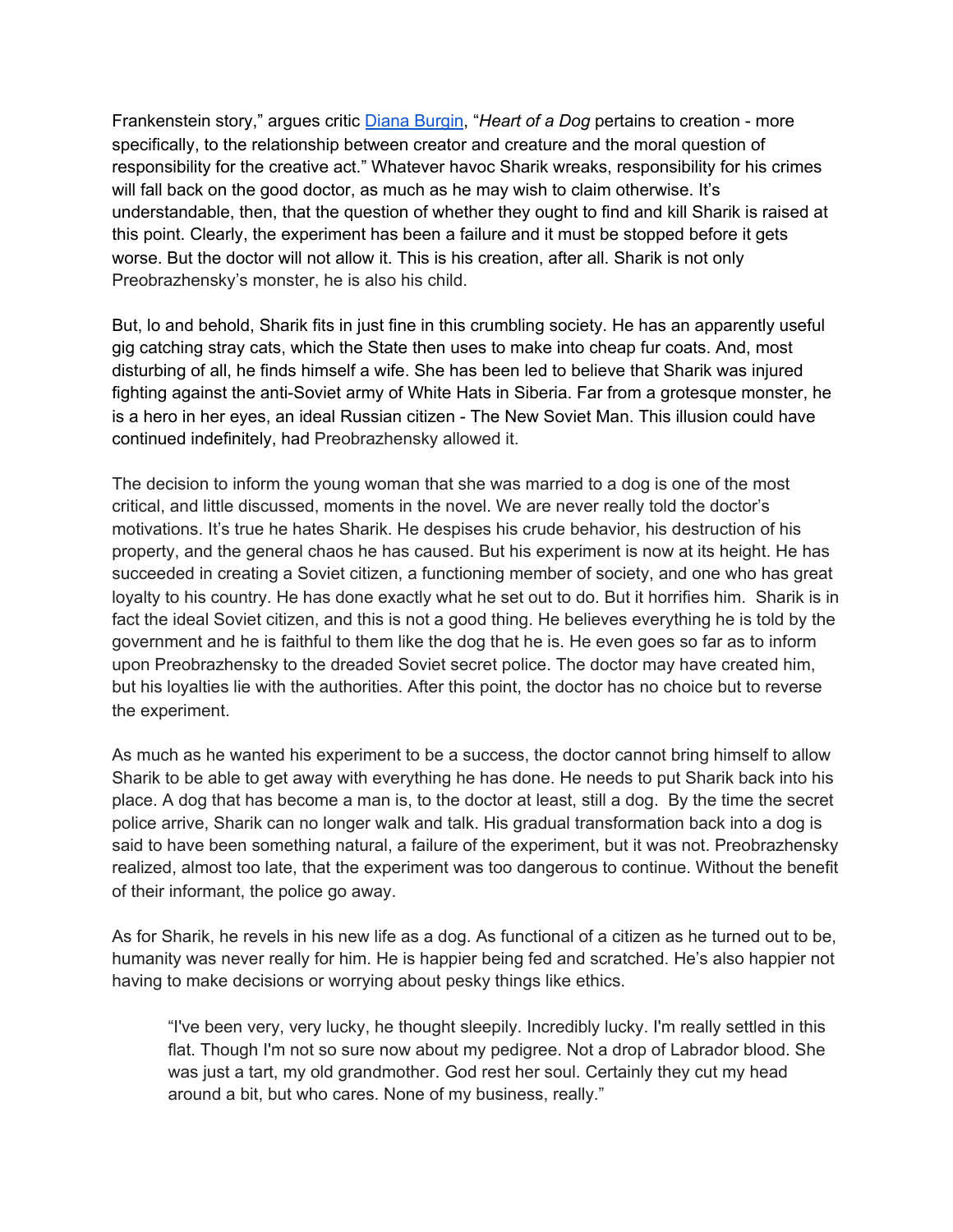The fact that the professor cut his head open and played around with his brains is ultimately fine so long as he is warm and fed. The fact that he once betrayed his man to the government is long forgotten. A dog doesn't ultimately care who he is loyal to.

The doctor, however, is not yet ready to give up on his experiment. At the end of the novel, we receive hints that he is trying again. Given everything that has happened, this seems like true madness. But the doctor, like the writer, simply cannot help himself. Burgin writes:

The fact that the Professor is Bulgakov's most autobiographical hero suggests, moreover, that the tragic fate of the scientist constantly battling the unchanging banality of human nature and seeking at his own peril a way to overcome it, parallels the similar fate of the creative artist in Soviet society.

The doctor may very well know that his next creation will go just as poorly as the first. Bulgakov, by the time he finished this novella, knew that it would not be published. And yet they both carried on with the doomed creation, in part because they felt it necessary and in part because they simply did not know how to stop.

## Sharik Through History

*Heart of a Dog* has endured through generations largely because of its applicability to almost any political and moral crisis. Scholars believe that Bulgakov greatly influenced George Orwell, although the two never met. The impact of Bulgakov's dark, revolutionary satire can be clearly seen in works like *Animal Farm* and *1984.* Although these works can be considered the spiritual sons and daughters of Bulgakov, their publication preceded that of his work, which did not appear officially in print during his lifetime. Instead, *Heart of a Dog* circulated in underground circles via *Samizdate,* handwritten reproductions of texts passed from person to person. It is reasonable also to assume that copies of these handwritten texts appeared outside Russia during this time, and that someone like George Orwell would have been very eager to get his hands on them. However, *Heart of a Dog* was not formally published until 1968, almost three decades after Bolgakov's death. Even then, not in its original version. The first publication of the novella was an English translation.

In 1976, an Italian film adaptation *Cuore di Cane* brought the story of Sharik and Doctor Preobrazhensky into the mainstream European imagination. It could be argued that it was this film, rather than the original novel, that made the story famous. Surely, the tale of corruption, eugenics, and state control was equally relevant to the Italian populace, still reeling from the years spent under Mussolini's facism, as it was for the Russian version of tyranny. This adaptation was one of many examples of the novel's versatility. While it was written for one place and time, it spoke directly to the experience of an entirely separate group of people, and the adaptation functioned with very little alteration. This kicked off a long tradition of film and stage adaptations of a story that would live on long after the death of the original creator.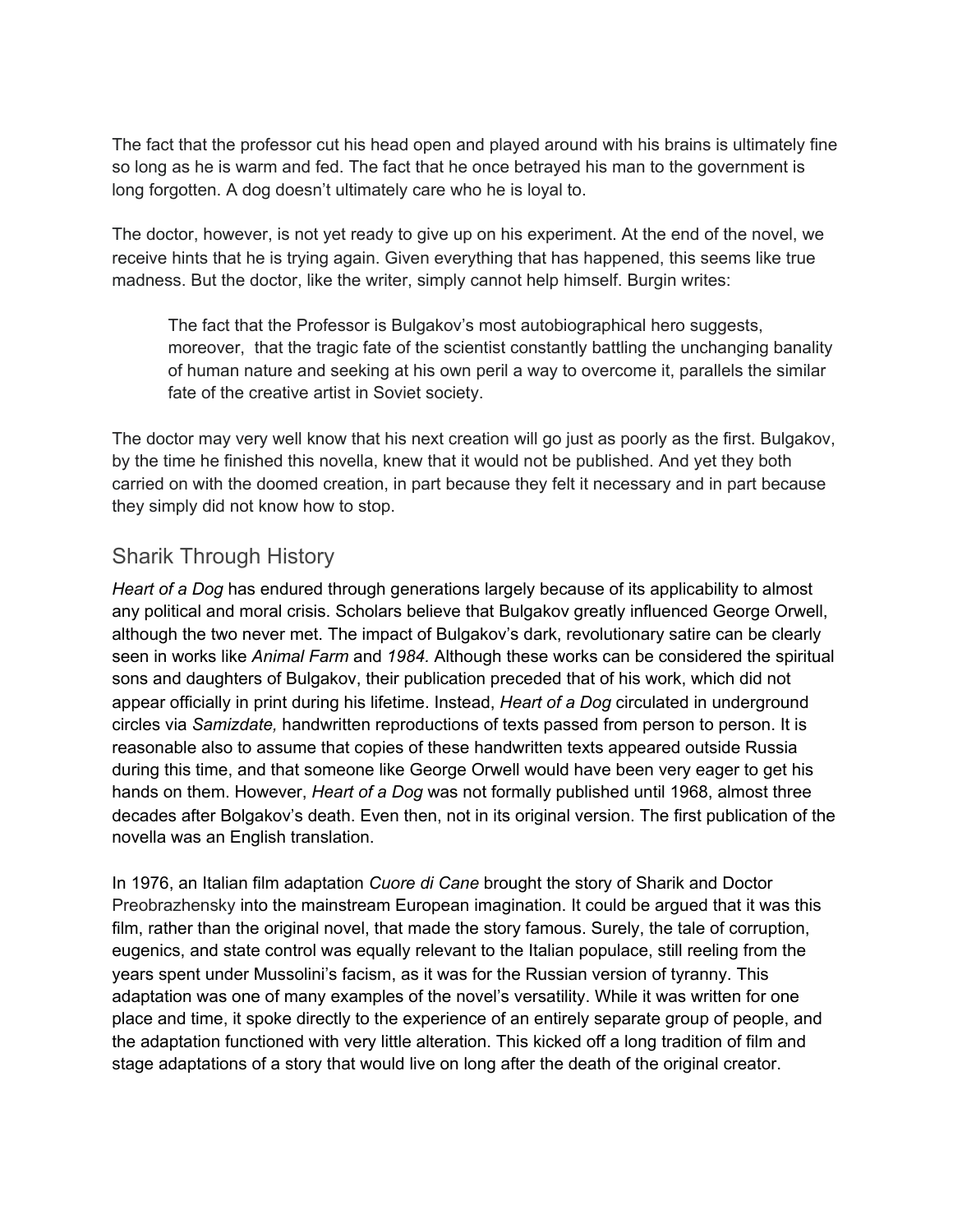The book was not released in the original Russian until 1987, a full decade after the Italian film, when the Soviet grip on literature and information began to loosen. It was hailed as a literary masterpiece, along with *The Master and Margarita* and the Moliere biography. During this time, the Soviets were attempting to reestablish a sense of patriotism among their citizens, in part by elevating their artistic giants. This was a risky prospect, because releasing Bulgakov's work also meant releasing his ideas, ideas which had been repressed for a reason. Right away, readers recognized the humor and wit of Bulgakov's critiques of life under the Soviets. The books were an instant success, and certainly achieved the end of giving lovers of Russian literature and art something else to be proud of. But it also gave them something to be angry about, and a way to express that anger.

After its publication in Russian, *Heart of a Dog* was so popular that it was immediately adapted into a film for Russian audiences in 1988. Like it's Italian counterpart, this adaptation is extremely faithful to the novel, with a few additions of material from Bulgakov's other works, including the principal character from *The Fatal Eggs.* The director, Vladimir Bortko, also made the risky decision to costume one of doctor Preobrazhensky's patients to look exactly like Joseph Stalin, further driving home the direct criticism of Soviet leadership. One can only imagine what Bulgakov would have thought about this bold interpretation. He could hardly have imagined such a thing being possible. The film is also noteworthy for its use of extreme angles, with many of the scenes being shot from the point of view of the dog. Aside from being aesthetically interesting, it's a clever nod to the novella's structure, which is told from three different perspectives, including that of the stray.

In 2007, the Guerilla Opera, a Boston-based theater company, commissioned a modern opera adaptation by Rudolf Rojahn. The United States at the time was reflecting on the war in Iraq and government misinformation around the existence of Weapons of Mass Destruction there. The myriad conflicting news stories, retractions, and reassessments left the American populace in confusion, with many people believing either the first thing they heard or whatever they wanted to believe, and consuming only media that confirmed their initial impressions. Journalists discovered that, once a belief was formed in the mind of a certain segment of the population, it was extremely difficult to change that belief with more information. The same was true for those in decision-making roles. Once leaders had reached a conclusion regarding the existence of Weapons of Mass Destruction, it was functionally impossible for them to change their minds. Several fascinating psychological studies have been done about this period in history. A study from [E-International](https://www.e-ir.info/2015/07/25/unknown-knowns-a-groupthink-model-on-the-u-s-decision-to-go-to-war-in-iraq/) Relations assessed the decision-making process in light of the concept of *Groupthink,* stating:

"Groupthink, named after the Orwellian 'doublethink' and 'crimethink', is a psychological phenomenon that occurs when actors in small groups set aside their personal motivations to reach consensus and achieve cohesiveness (Janis 1972:9). It typically occurs when group dynamics and pressure toward conformity leads to a weakening of "mental efficiency, reality testing, and moral judgement."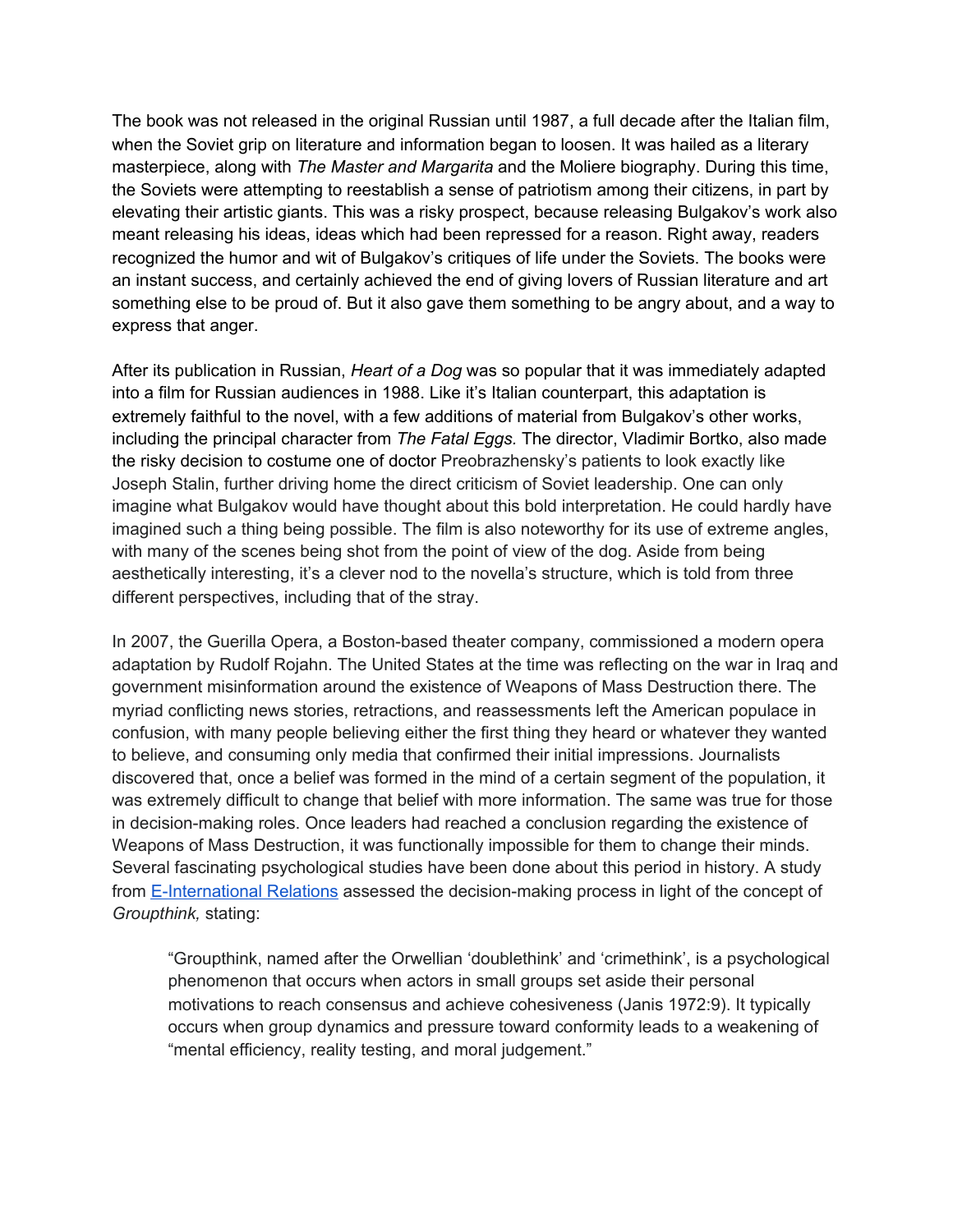President George W. Bush succeeded in conflating the War on Terror, which began with the attacks on American soil on September 11th 2001, with the War in Iraq, leading to a high degree of initial support. This support continued even after it was confirmed that Weapons of Mass Destruction were not found in Iraq. The emergence of new information did not change the tactics of military leaders nor did it impact the beliefs of many Americans. The connection to Orwell is obvious, but it seems that President Bush was taking the first steps toward the creation of a New American Man, one who would follow him without question, wave the flag, and sing "*God Bless America*," no matter what the facts might be. What a perfect time for an adaptation of *Heart of a Dog!*

Further theatrical adaptations include a 2010 opera composed by Alexander Raskatov staged by the Dutch National Opera, a 2011 play staged at the University of Leeds, and a 2013 musical adaptation composed by Jim McGrath.

### Sharik Today

I'm writing this introduction in my living room only days after hordes of angry crowds stormed the US capital at the behest of President Donald Trump. The television set on which I watched the attack sits black and silent in front of me, and the bar cart from which I poured my whiskey sits untouched to my right. It's all extremely fresh, which is perhaps why it's so easy to discern manifold frightening parallels between Bulgakov's world and ours. We have a president who values loyalty above all else and a base that is willing to go to the ends of the earth - or the ends of Democracy - just to get a pat on the head from him. We also have a tenuous and rapidly weakening grasp on this thing called Truth. The realities that many Americans live in are vastly different, and the leader of the United States lives in a fantasy world all of his own. Granted, by the time anyone reads this we will have a new, more stable man holding that office. But a large swath of the American populace will be living in a parallel universe where Joe Biden is not the validly elected president. So Donald Trump is unlikely to go away quietly and will remain a destabilizing force, with a loyal following of his own, for an indeterminate time to come. I feel very much like Bulgakov in that small apartment. It *seems* like things could be getting better, but the future is deeply uncertain. We may well look back on this day and think of it as the good times. We won't know until it is too late. As the folk singer Patrick Sky crooned, many moons ago, "Reality is bad enough, why should I tell the truth".

Donald Trump certainly has an ideal version of a New American Man, although unlike Lenin he would never have the clarity to articulate it for himself. I am not one to do favors for such a man. Nevertheless, I will attempt to define it on his behalf. The New American Man is a loyal citizen willing to believe anything told to him by President Trump. He has an ecstatic love for the symbols of American patriotism, but little regard for the meaning behind those symbols. The New American Man does not care about democracy and freedom nearly so much as he loves the words *Democracy* and *Freedom.* When he pledges allegiance, it is allegiance to a literal flag- a piece of fabric - and not to that which it represents. He receipts the Declaration of Independence while halting our democratic elections on behalf of a tyrant.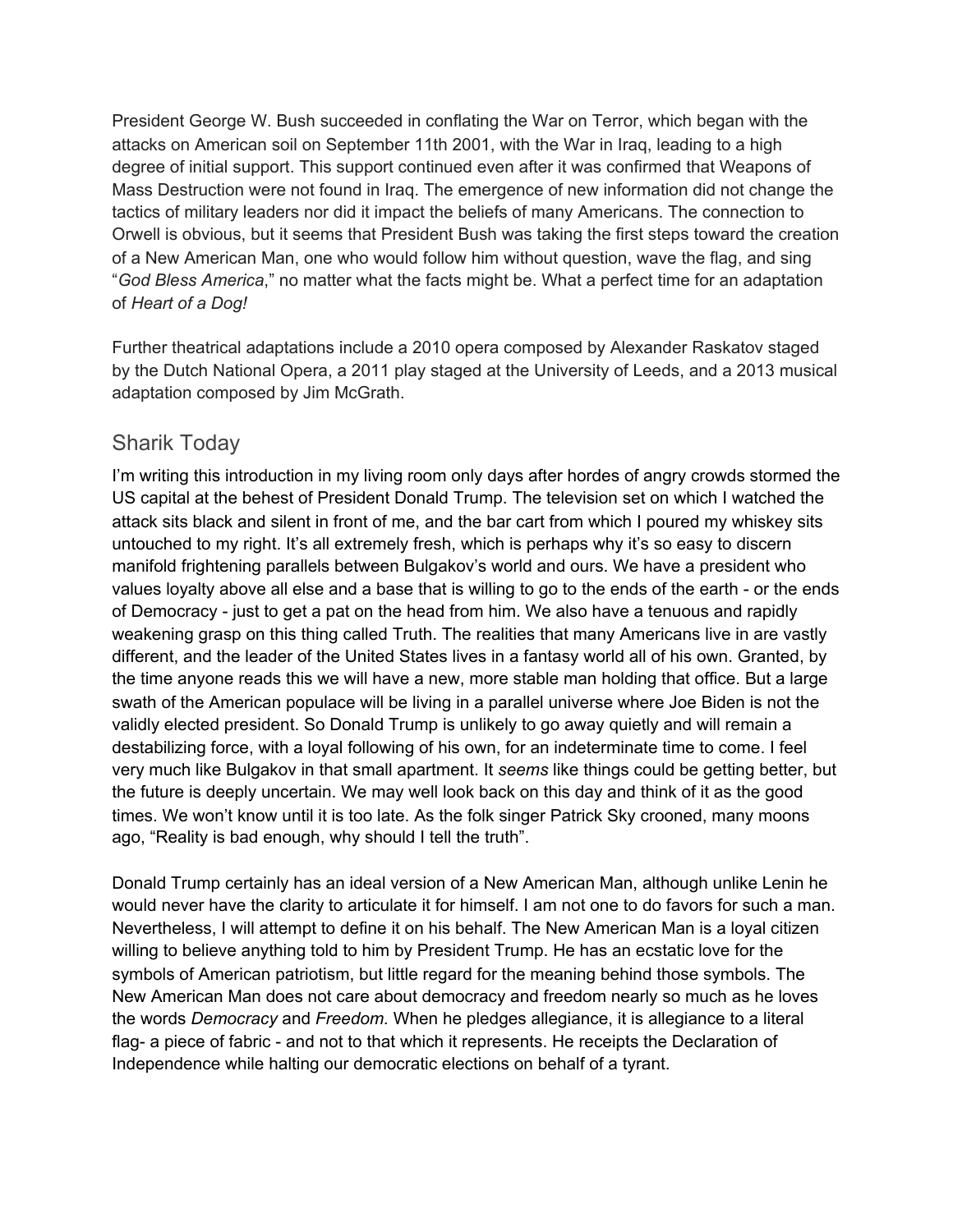One of the images I found most striking from Tuesday's riot was the sheer number of American flags there were in the crowd swarming the capitol building. Rioters were taking over the capitol at the same time they were waving flags and chanting "USA! USA!" Somehow, the reality of their actions did not coincide with their ideology. To the extent that they had an ideology at all, it does not coincide with itself. They saw it as their patriotic duty to stand in the way of the very ideals they believed themselves to be representing. Because they were told so. And what would have happened if it all would have worked? Despite their own actions to the contrary, these people believe themselves to be the defenders of the full faith and credit of the American way of life. They are law-abiding, police-respecting, flag waving citizens, and they would go back to this role after the coup was over. After a brief interlude as terrorists, they would return to being lap dogs, and they would be more than content to do so - unless of course the Master ceases to fully embody the lies they have been telling. In that case, they will choose the lie over the Master.

Sharik's decision to inform on the doctor to the Soviet authorities is, for me, the most prescient and psychologically precise moment in the novel. Bulgakov understood that, once the New Soviet Man - or the New American Man - becomes evolved enough to be a true believer, he will perceive that the leader he has put his faith in fails to live up to the ideals he has imparted. One need only look at the members of Q-Anon, a cult of online conspiracy theorists who have long believed that Donald Trump is waging a secret war against the so-called "Deep State." Many of the most violent leaders of the attack on the capitol were in fact Q-Anon believers, and many of them have since turned on the president. But they have not turned on him because they have realized their fantasy to be untrue. Instead, Donald Trump's unwillingness to join with them in storming the capitol building and overthrowing the government means that he is now a traitor to the cause. The hero has become the enemy, but the cause lives on. So it was for Sharik, once he became a full citizen of Soviet Russia, with a wife and career of his own. The man who created him was no longer a god, and in fact he was a traitor. Thus, it was in the doctor's best interest at this point to reverse the experiment.

Reversing the experiment for Trump will be a bit more difficult than it was for Preobrazhensky. No doubt the Qanon conspiracy will find another political figure to pin their hopes on. Right now in Congress, we have two elected representatives - Marjorie Taylor Greene of Georgia and Lauren Boebert of Colorado - who are openly supportive of the Qanon conspiracy theories, as opposed to Trump's winking, tacit approval. Ms. Boebert has even been accused of aiding the insurrectionists, tweeting about the whereabouts of Speaker Nancy Pelosi, during the raid. Either of these politicians could be a viable candidate to replace Trump as the darling of the far right, and could in fact prove even more dangerous than he is. However, there is an alternative possibility.

If Trump were to convince these conspiracy theorists that he is in fact in charge, that it was he, not Joe Biden, running the executive branch of the United States from behind the scenes, they would certainly believe him. They could declare themselves victorious and go on living as if nothing had changed, waiting only for the day when the truth would be revealed and the rightful king restored. There would be no questions asked and no thoughts given to the fact that they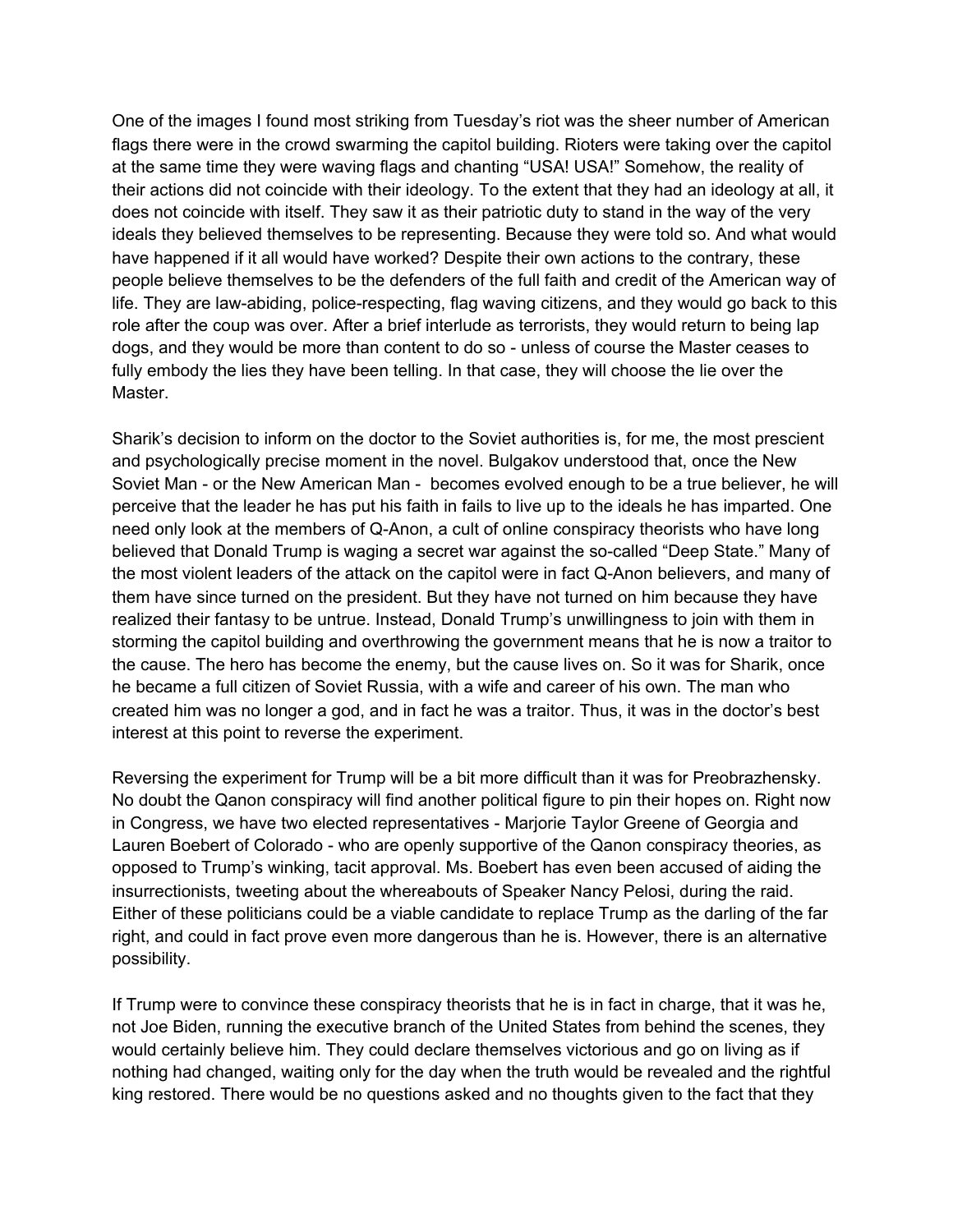had once declared the king dead. Their loyalties, really, are simple. Whoever is scratching their back at any given time is the one they serve.

Preobrazhensky's attempt at eugenics failed. He did not create an ideal man. He did, however, succeed in creating the perfect Soviet citizen: one who worships the government, bites when necessary, and is content to lick the scraps from the table of authority. But this citizen was not enough. Eventually, someone would come along who will be a better servant, a better friend, to the master than the current pet. In the final moments of *Heart of a Dog,* just when Sharik is at his most content - and the least concerned about what is going on around him - the doctor prepares for a new experiment.

"That evening the dog saw terrible things. He saw the great roan plunge his slippery, rubber-gloved hands into a jar to fish out a brain; then relentlessly, persistently the great man pursued his search."

In his notes for the stage adaptation, Michael Franco writes that "the play is to be performed *relentlessly*." This, it can only be assumed, is a reference to this final moment. The professor's project is never complete, it never tires, he will keep moving forward, regardless of the pain he creates along the way. He will create and discard many more Shariks in his quest for power. There will be no regard for any of their best interests, or what happens to them after they are useful. But they will continue to love him, because he is their master.

## This Adaptation

Michael Franco's stage adaptation of *Heart of a Dog* was originally completed in 2002, in the immediate aftermath of 9/11. It was revised in 2004 and again in 2020, no doubt in response to the excesses of the Trump presidency. While the misinformation and Groupthink of the Bush years were certainly enough to warrant a reexamination of this work, 2020 brought the added trauma of a global health crisis, adding once again to the relevance of the story. This is, after all, a play about science being used and abused.

The applications of the story are endless. An entire separate paper could be written, for example, on the parallels between Doctor Preobrazhensky and Doctor Anthony Fauci. Both are lauded medical professionals simultaneously honored and persecuted by the unstable, tyrannical government they serve. They are tasked with the impossible mission of saving their society, which they take on with honor and fervor but also a dash of megalomania. Fauci is a scientist who cares deeply about the American people - but he is not above lying to us to save us. This says something about his opinion of the American people, our intellectual capacity, and our ability to be obedient. He may very well be right about those assessments! The sonic parallel between Fauci and Faust - another known inspiration for Bulgakov's novella - is almost comically blatant. If *Heart of a Dog* tells us anything, it's that life really does imitate art. And this is a deeply frightening prospect.

In the introduction to his stage adaption*,* Michael Franco writes: